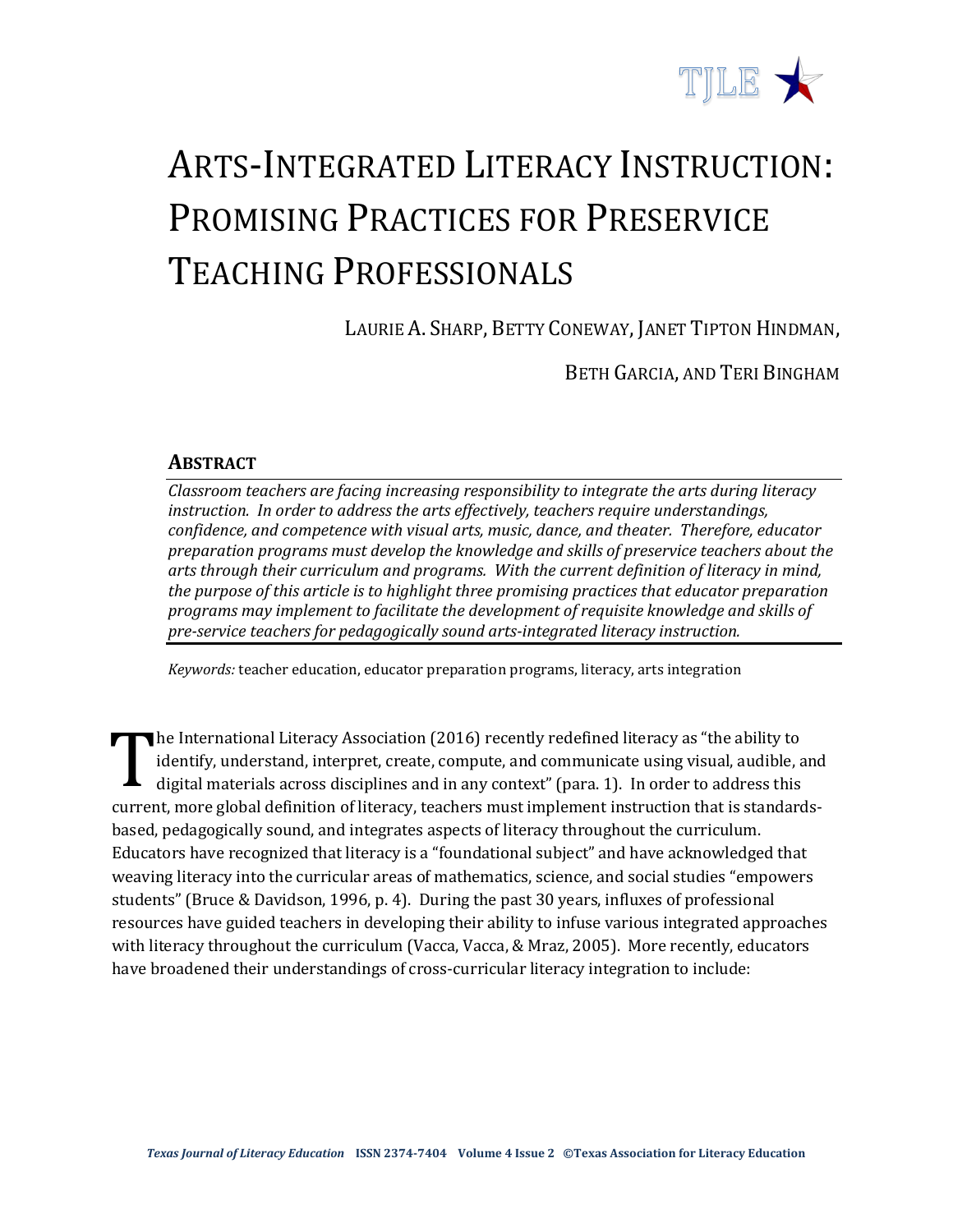- visual arts (e.g., Andrelchick, 2015; Dambekalns & Medina-Jerez, 2012; Samuels & Samuels, 2014; Ward, 2014);
- music (e.g., Adams, Pedersen, & Narboni, 2014; Jones & Pearson, 2013; Risinger, 2012; Walby, 2011);
- dance (e.g., Adams, 2016; Becker, 2013; Rosenfeld, 2013; Ward, 2013); and
- theater (e.g., Daane, Wells, & Scherr, 2014; Monobe & Son, 2014; Pieczura, 2013; Polly, 2012).

Recent literature has advocated that an arts-integrated approach to literacy instruction provides students with opportunities to use "modalities with which they [are] familiar and comfortable using as a means to introduce, reinforce, and extend curriculum" (Carney, Weltsek, Hall, & Brinn, 2016, p. 239). As shown in Table 1, an arts-integrated approach to literacy is appropriate for all levels of learners as a way to support instruction across the curriculum.

| Table 1<br>Examples of Arts-Integrated Literacy Instruction across the Curriculum |                                                                                                                                                                                                                                                                                                                           |  |
|-----------------------------------------------------------------------------------|---------------------------------------------------------------------------------------------------------------------------------------------------------------------------------------------------------------------------------------------------------------------------------------------------------------------------|--|
| Visual Arts &<br>Literacy                                                         | Within the art classroom, Andrelchick (2015) encouraged development<br>of visual literacy among high school students through (a) reading the<br>labels of art materials, museum brochures, and museum labels/text<br>panels; (b) communicating with artists through their websites; and (c)<br>exploring museum websites. |  |
| Visual Arts, Math, &<br>Literacy                                                  | Ward (2014) explained how she used the art works of Jasper Johns to<br>reinforce mathematical concepts and aspects of literacy among<br>preschoolers.                                                                                                                                                                     |  |
| Visual Arts, Science,<br>and Literacy                                             | Dambekalns and Medina-Jerez (2012) described an interdisciplinary<br>collaborative effort between an art teacher and two middle school<br>science teachers who integrated their unit on cells and organelle<br>functions with visual literacy.                                                                            |  |
| Visual Arts, Social<br>Studies, & Literacy                                        | In order to broaden understandings about the Black Experience during<br>the Civil Rights Era among high school students, Samuels and Samuels<br>(2014) outlined a lesson that integrates visual analysis activities with a<br>technology-based WebQuest.                                                                  |  |
| Music & Literacy                                                                  | Through listening and application activities, Walby (2011) developed<br>the understanding of musical vocabulary among middle school<br>students.                                                                                                                                                                          |  |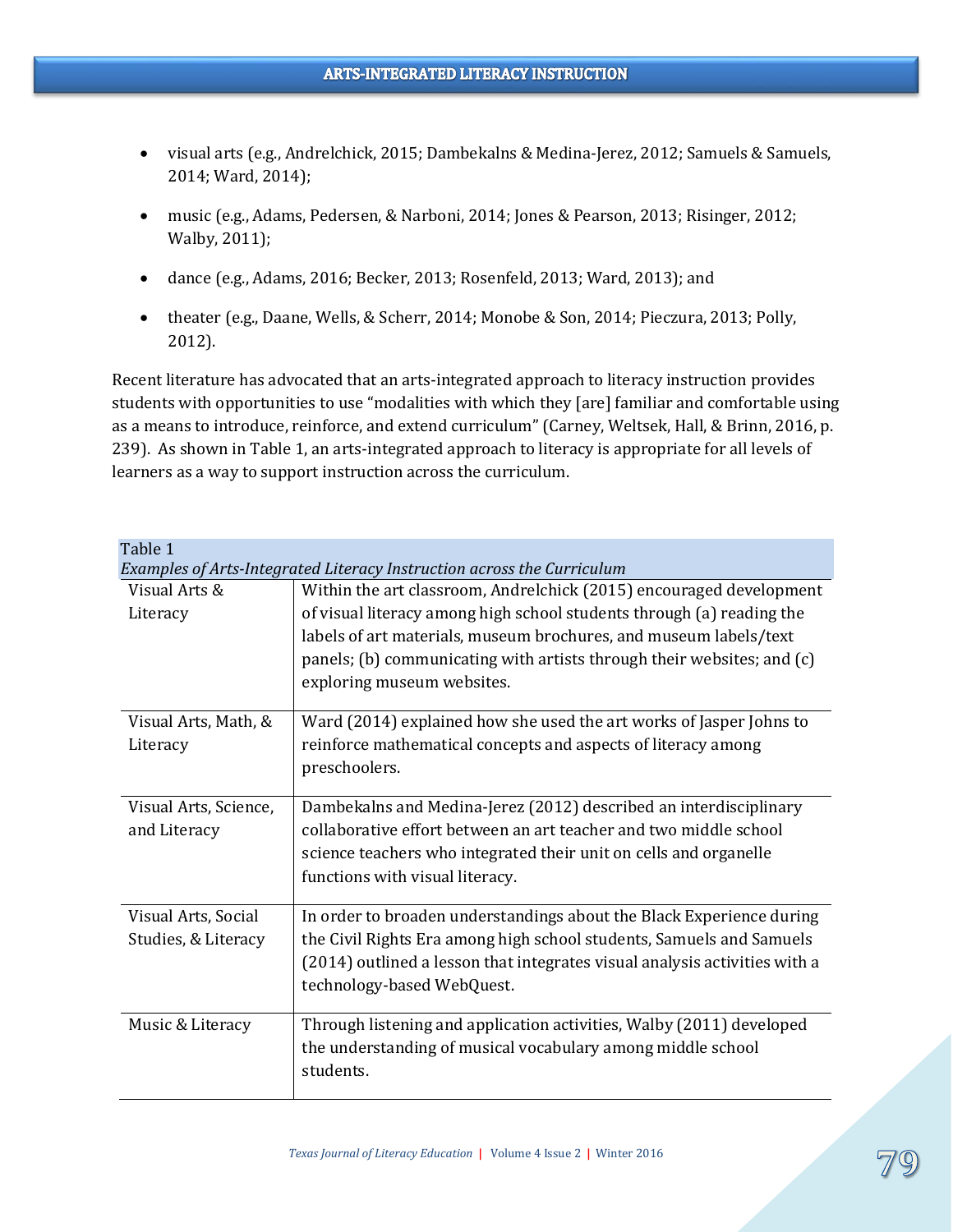| Music, Math, and       | In an elementary music class, Jones and Pearson (2013) connected                                                                        |
|------------------------|-----------------------------------------------------------------------------------------------------------------------------------------|
| Literacy               | reading and notating music and the value of musical notes with                                                                          |
|                        | concepts related to fractions.                                                                                                          |
|                        |                                                                                                                                         |
| Music, Science, &      | While exploring sound waves in an elementary science class, Adams et                                                                    |
| Literacy               | al. (2014) provided students with access to musical instruments from a                                                                  |
|                        | variety of cultures so they could listen to, analyze, and use musical                                                                   |
|                        | terminology to describe the unique sounds that each instrument<br>created.                                                              |
|                        |                                                                                                                                         |
| Music, Visual Arts,    | In order to avoid the marginalization of music and the visual arts,                                                                     |
| Social Studies,        | Frederick (2012) advocated for an integrated approach during all                                                                        |
| Literacy               | levels and areas of social studies instruction.                                                                                         |
| Dance & Literacy       |                                                                                                                                         |
|                        | With the Common Core State Standards for English Language Arts in<br>mind, Adams (2016) used elements of dance to focus upon linguistic |
|                        | development among students of all ages.                                                                                                 |
|                        |                                                                                                                                         |
| Dance, Math, &         | While teaching music at the elementary level, Rosenfeld (2013)                                                                          |
| Literacy               | developed an innovative way to integrate dance, math, and literacy                                                                      |
|                        | with the Math In Your Feet program.                                                                                                     |
| Dance, Science,        | Becker (2013) articulated several benefits associated with dance and                                                                    |
| Social Studies, Math,  | provided a brief overview of several ways that dance can be                                                                             |
| & Literacy             | incorporated across the elementary curriculum.                                                                                          |
|                        |                                                                                                                                         |
| Dance, Social Studies, | In a K-12 setting, Ward (2013) explained how the inclusion of African                                                                   |
| & Literacy             | dance develops aesthetic appreciation for the African culture and                                                                       |
|                        | enhances the worldview of students.                                                                                                     |
| Theater, Math, &       | Polly (2012) reinforced number concepts and problem solving among                                                                       |
| Literacy               | elementary students through analysis of seating arrangements in an                                                                      |
|                        | actual theater.                                                                                                                         |
| Theater, Science, &    | Through theatrical performances and literacy activities, middle and                                                                     |
| Literacy               | high school students portrayed the flow of energy (Daane et al., 2014).                                                                 |
|                        |                                                                                                                                         |
| Theater, Social        | Monobe and Son (2014) explained how they used drama and children's                                                                      |
| Studies, & Literacy    | literature to broaden elementary understandings about global conflicts                                                                  |
|                        | among students.                                                                                                                         |
| Theater, Social        | Pieczura (2013) provided an overview of several creative drama                                                                          |
| Studies, & Literacy    | techniques, such as pantomime and puppetry, that teachers may use to                                                                    |
|                        | enhance social studies and literacy instruction at all levels.                                                                          |
|                        |                                                                                                                                         |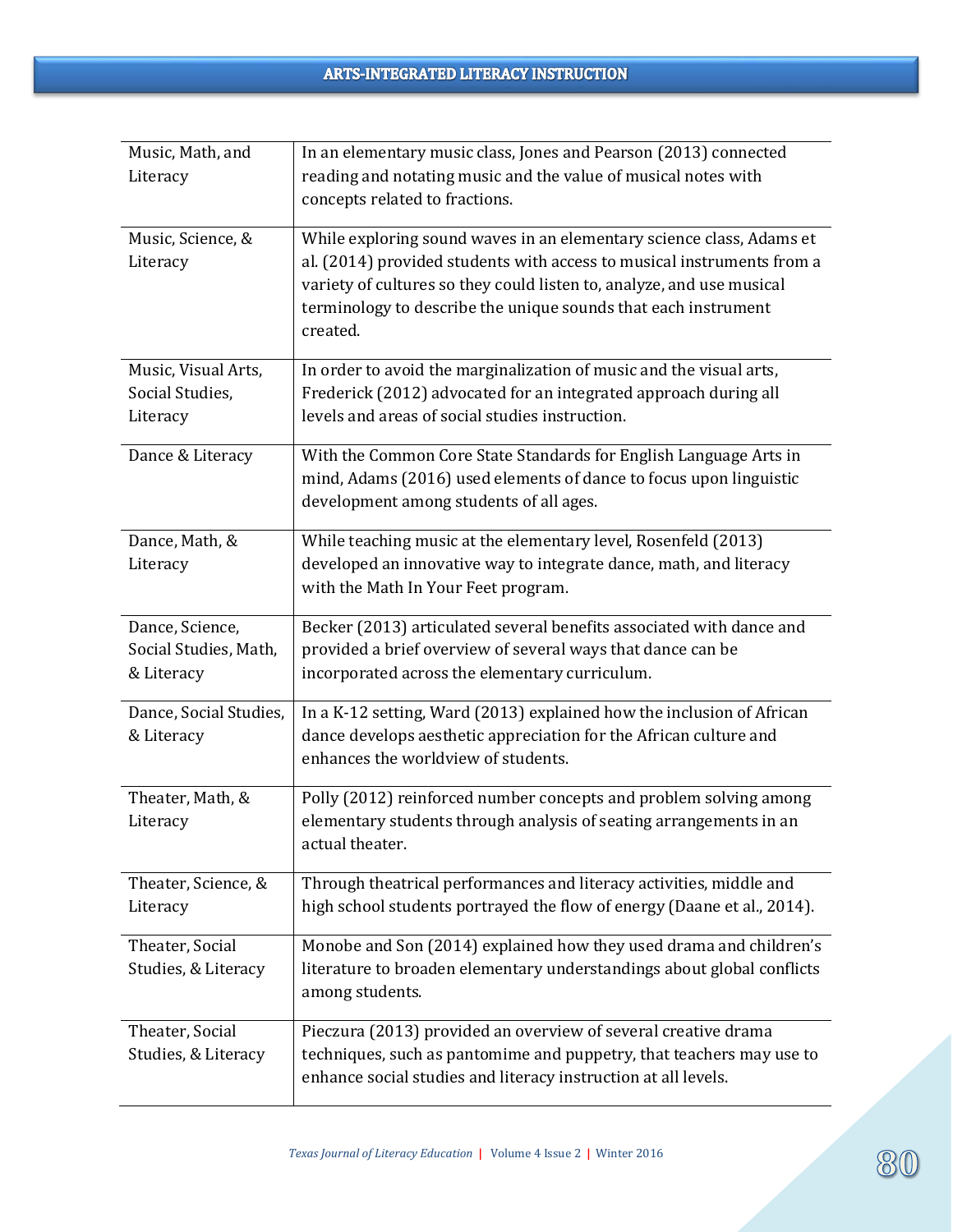Several studies conducted within the past ten years have yielded findings that suggest a variety of benefits that were realized when literacy skills were integrated with arts instruction (e.g., Brooks & Smith, 2013; Kinney & Forsythe, 2005; Phillips, Gorton, Pinciotti, & Sachdev; 2010; Rose & Magnotta, 2012). Despite these findings, school-wide approaches to the integration of the arts have been limited and have failed to provide students with consistent and frequent opportunities to learn under the guidance of an arts specialist (Parsad & Spiegelman, 2012). Therefore, instruction through the arts often becomes the responsibility of classroom teachers who may have limited knowledge in the discipline (LaJevic, 2013).

## PREPAREDNESS OF PRESERVICE TEACHERS

Within educator preparation programs, preservice teachers bring diverse backgrounds related to their prior experiences with the arts (Battersby & Cave, 2014; Russell-Bowie, 2013). These experiences may have an effect on their beliefs regarding the importance of arts-integrated instruction and their levels of confidence to integrate the arts (Russell-Bowie, 2013). Consider a preservice teacher who lacks a background in visual arts, music, dance, or theater. Without a strong understanding in these areas, this teacher will most likely lack the confidence needed to integrate the arts into their classroom instruction successfully.

It is clear that greater efforts are needed to develop the understandings, confidence, and competence of preservice teachers with the arts so that they are prepared to design classroom environments that foster arts-integrated literacy learning. Curriculum and programmatic decisions within educator preparation programs are largely driven by legislative and policy mandates (e.g., statewide limits on the number of hours in a degree program and state educator certification curriculum requirements), staffing considerations (e.g., recruitment of qualified faculty/staff), and financial constraints (e.g., faculty/staff budgets). With these in mind, the purpose of this article is to highlight three promising practices that educator preparation programs may implement to facilitate the development of requisite knowledge and skills of preservice teachers for pedagogically sound arts-integrated literacy instruction.

# PROMISING ARTS-INTEGRATED PRACTICES THAT SUPPORT LITERACY INSTRUCTION

## *UNIVERSITY-HOSTED ARTIST RESIDENCIES*

University-hosted artist residencies are creative and promising approaches to cultivate understandings about arts-integrated literacy instruction among preservice teachers (Krieg & Jovanovic, 2015; Laverick & Migvanka, 2014). Artist residencies involve the employment of local arts specialists, such as actors, dancers, musicians, or visual/digital artists, to develop the knowledge and skills of preservice teachers within their area of expertise. As preservice teachers participate in meaningful arts-integrated literacy learning experiences, arts specialists are also able to model successful cross-curricular connections and reinforce effective lesson planning.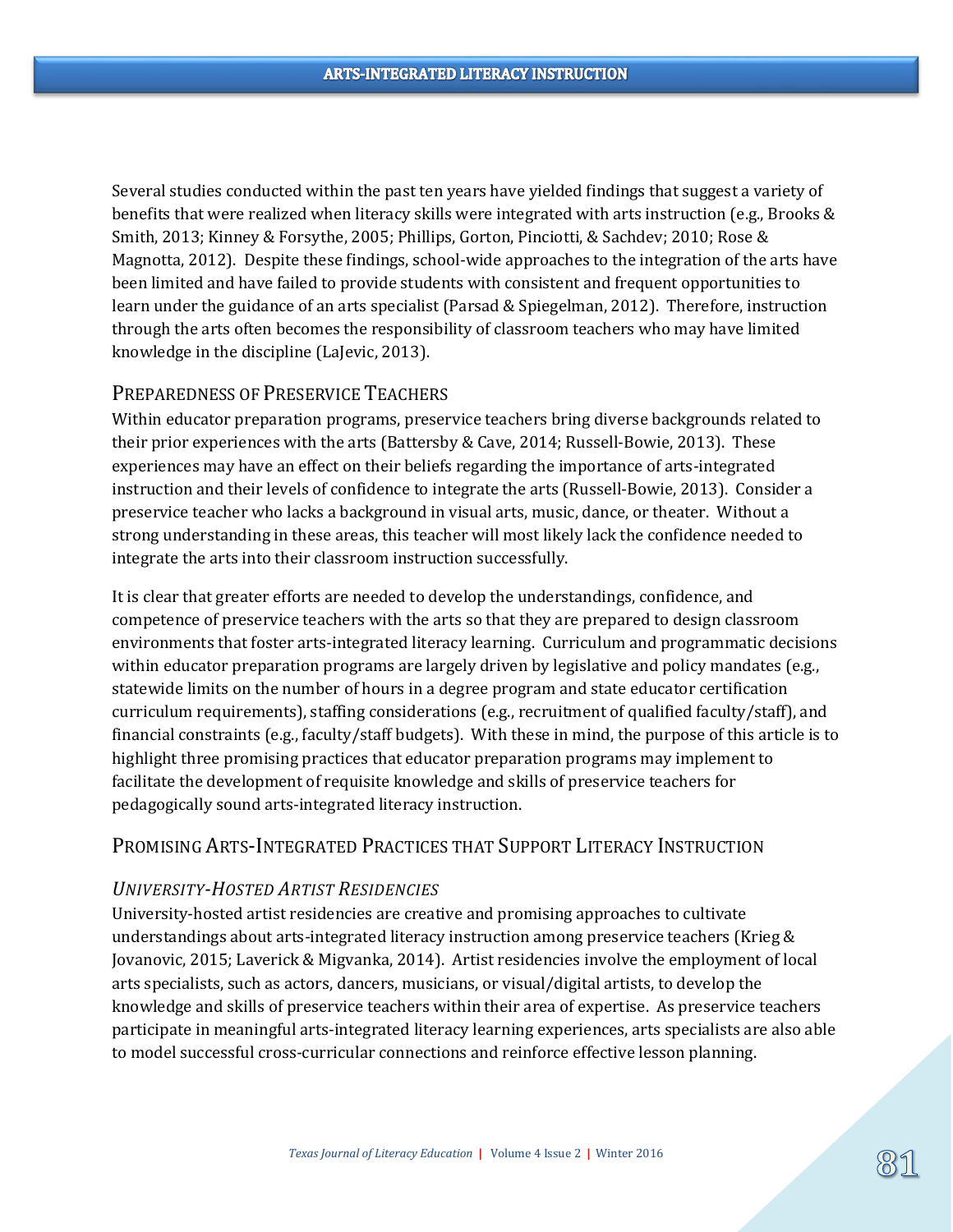Laverick and Migvanka (2014) presented evidence that demonstrated several benefits associated with two university-hosted artist residencies:

- Papermaking artist residency In this university-hosted artist residency, preservice teachers learned about the history of papermaking, techniques for making paper, and ways to incorporate papermaking throughout the curriculum.
- Puppet making artist residency In this university-hosted artist residency, preservice teachers learned techniques for making puppets and connected puppetry to dramatic play.

As part of a required course, preservice teachers participated in these two university-hosted artist residencies and reported positive experiences. Findings showed that preservice teachers: (a) discovered creative ways to plan arts-integrated lessons, (b) learned how to integrate arts throughout the curriculum, (c) developed understandings related to art concepts and techniques, and (d) made connections between the art techniques of papermaking and recycling.

## *COMMUNITY PARTNER WORKSHOPS*

Another worthwhile practice that supports arts-integrated literacy learning experiences for preservice teachers is the facilitation of workshops conducted by community partners (Colley, 2012; Hirsch, 2012). Community partners are local arts-based organizations, such as museums, symphonies, theaters, and dance companies. Through participation in community partner workshops, preservice teachers have the opportunity to link the pedagogical knowledge that they are learning in the university classroom to the real-world application of the arts in the community.

Colley (2012) described a workshop approach for preservice teachers that created a successful collaboration between an educator preparation program and an arts specialist from a local community performing arts theater. Within this approach, preservice teachers were expected to enroll in a course that included a series of four workshops with the arts specialist. These workshop experiences provided preservice teachers with the necessary scaffolding needed to understand how to teach literacy lessons through drama. In the first workshop, preservice teachers analyzed the scriptural elements and the use of monologues in a play with a performance scheduled at the community performing arts theater. After this analysis, preservice teachers attended one of the play's live theatrical performances. The second workshop extended their experiences with the live play by requiring them to deconstruct the play's script, storyline, and characters. After this exercise, the preservice teachers were given an assignment using a current newspaper story in which they worked collaboratively with their peers to develop characters based upon the story. Each group member selected one of these characters and composed an internal, external, or thinkaloud monologue of the character's thoughts that may have occurred during the event. During the third workshop, preservice teachers shared their personally-created monologues, and then, working collaboratively, wove their parts together to create a skit. While working on this final script, the arts specialist facilitated class discussions and provided feedback on their scripts regarding the point of view of each character, the order of characters' appearances, and stage production logistics. The last workshop included a finalized script revision, followed by a taped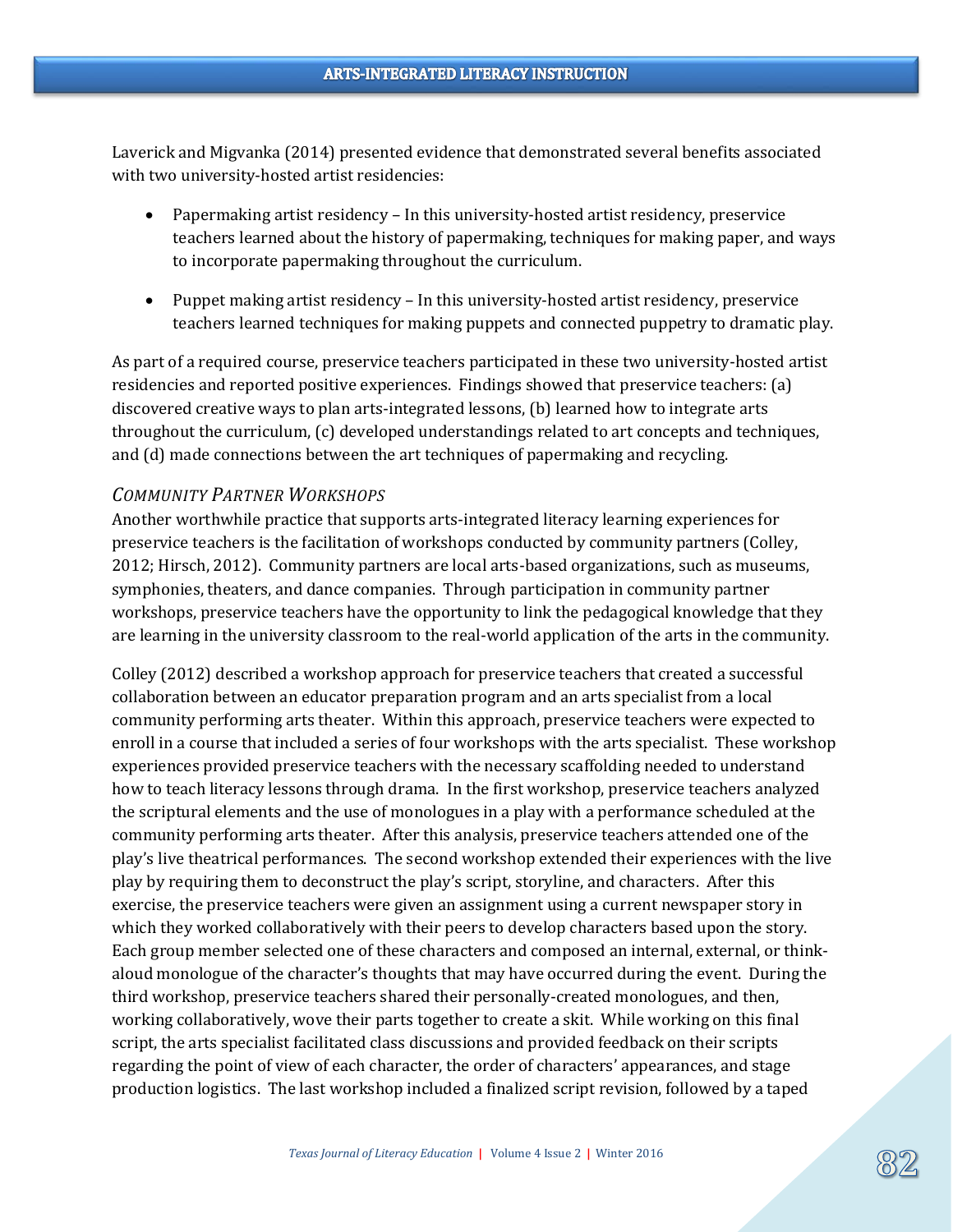performance that was later edited to remove filming errors and make appropriate additions, such as the insertion of titles and credits.

## *ARTS-RELATED COURSE COMPONENTS*

A final approach that benefits the understanding of arts-integrated literacy instruction among preservice teachers involves the completion of specific learning experiences within a course. Ideally, these learning experiences are richer and more meaningful for preservice teachers when they take place outside of the classroom because they develop understandings about arts integration and literacy while creating awareness about potential partnerships within the community (Whitin & Moench, 2015). The following are examples of arts-related course components that support integrated arts and literacy instruction.

**Creative drama techniques.** Erdogan (2013) integrated the use of creative drama techniques among preservice teachers as a way to inspire their writing. Using the following creative drama method, preservice teachers used creative drama techniques, such as role-playing or improvisation, to produce their writings:

- 1. Preparation/warming up activities: These activities activated the bodies and senses of preservice teachers and began building group dynamics.
- 2. Animation activities: These activities guided preservice teachers to develop and shape their writing topics.
- 3. Evaluation/discussion: Preservice teachers evaluated and continued to explain how the creative drama techniques impacted their writing.

**Exploring creative movement.** Kaufmann and Ellis (2007) noted that preservice teachers are often self-conscious and hesitant to explore creative movement. However, after observing children at play, they recognized that creative movement was natural for children and that they were "uniquely creative in their play" (p. 9). After coming to this realization, preservice teachers confronted their perceptions of themselves as creative individuals by composing an essay that described how they routinely engage in self-expression. Kaufmann and Ellis went on to explain how they helped preservice teachers develop budding knowledge of dance elements using the following learning cycle:

- 1. As a whole group, preservice teachers matched movements with an established rhythm.
- 2. In small groups, preservice teachers created and performed a movement pattern.
- 3. Feedback was provided to each small group regarding how specific dance elements enhanced the creativity in their group's movement patterns.
- 4. Small groups reconvened to expand and perform their revised movement patterns.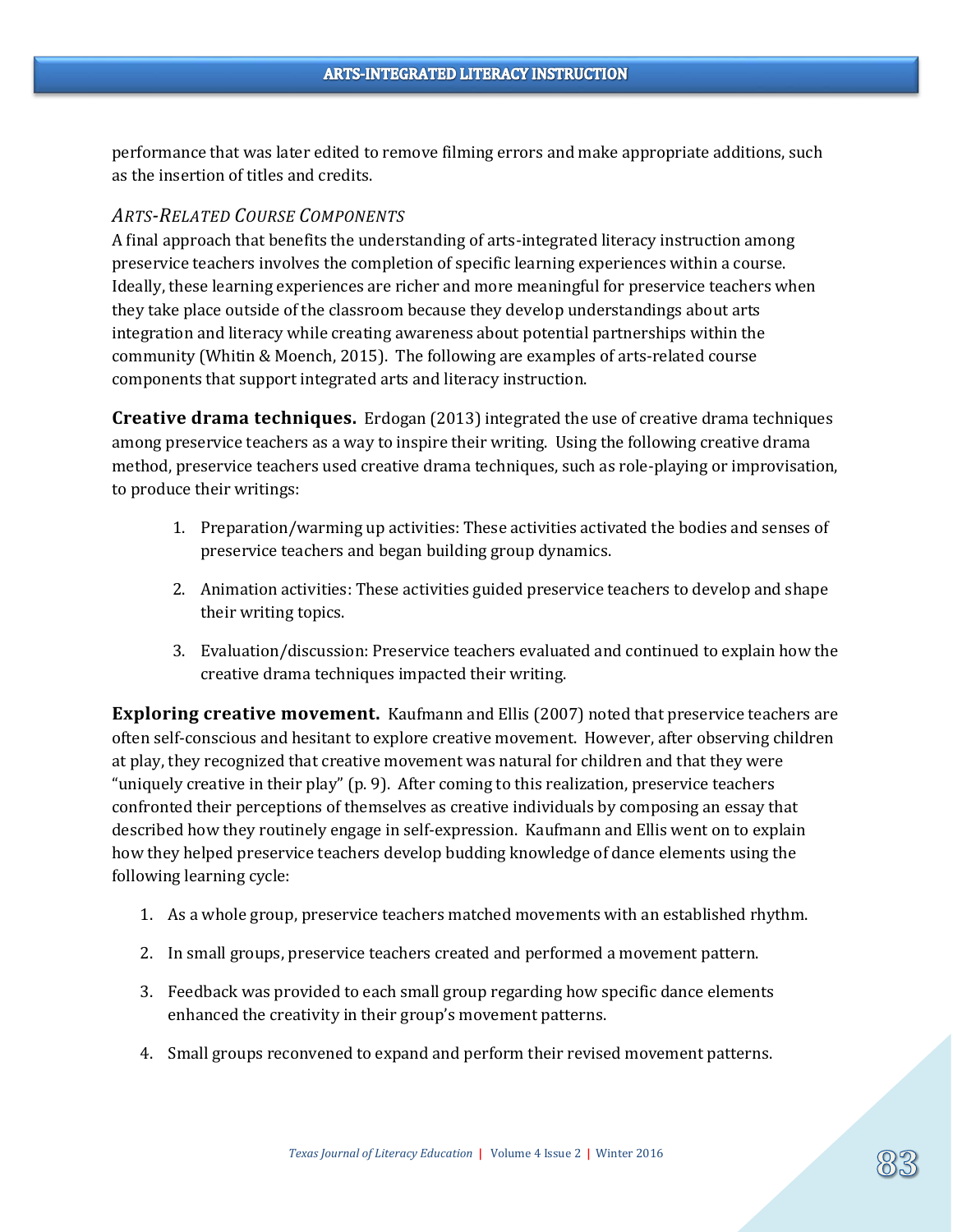As preservice teachers become comfortable with creative movement, they should realize its interconnectedness to printed text: each communicates meaning that is interpreted by the audience (Frambaugh-Kritzer, Buelow, & Steele, 2015). Thus, preservice teachers should be encouraged to develop their understandings, confidence, and competence with creative movement as a mechanism to integrate print-based literacies with embodied literacies. Examples of activities include:

- Reading about the water cycle and performing each stage of the water cycle with creative movement.
- Viewing a video of a performance, analyzing the creative movements, and composing a written evaluation of how each creative movement contributes to the overall story told through the performance.
- Creating a dance map that uses visuals and words to communicate specific instructions for each creative movement.

**Music identity project.** Talbot (2013) developed the music identity project as a way for preservice teachers to explore and communicate their unique identities through music. Preservice teachers first identified ten songs that characterized their identities. Next, each preservice teacher shared their musical selections during class and described how these selections related to their identity. The preservice teachers then selected one song from their list to analyze carefully and shared their song with the class, noting its specific musical features, such as lyrics and instrumentation.

In order to expand "ideas of literacy," preservice teachers must develop an understanding of oral, visual, and written music (Begoray, 2008, p. 10). This discovery will support them with the implementation of arts-integrated literacy instruction. For example, preservice teachers may write in learning logs about their interpretations of lyrics and melodies or their experiences with creating music. Preservice teachers may also engage in reflective writing practices that foster their metacognitive understandings with musical listening activities, their personal development of musical knowledge and skills, as well as ways in which they successfully or unsuccessfully integrated music and literacy during their field experiences. Similar to reading printed texts, reading music requires the reader to make sound-symbol connections to create meaning. Thus, providing preservice teachers with opportunities to interact with printed music supports their ability to recognize patterns, make predictions, and use context to facilitate comprehension.

**"Seeing with a Critical Eye" journal.** Whitin and Moench (2015) described an exploratory journal exercise intended to develop the artistic knowledge and emotional connection with a work of art among preservice teachers. First, Whitin and Moench facilitated several interactive exercises during class to develop artistic understandings, such as design elements and interpreting works of art. Next, the preservice teachers were expected to visit a museum, either in-person or virtually, and select one painting or photograph to observe for 20 minutes. After observing, they responded to structured prompts in their journals, such as: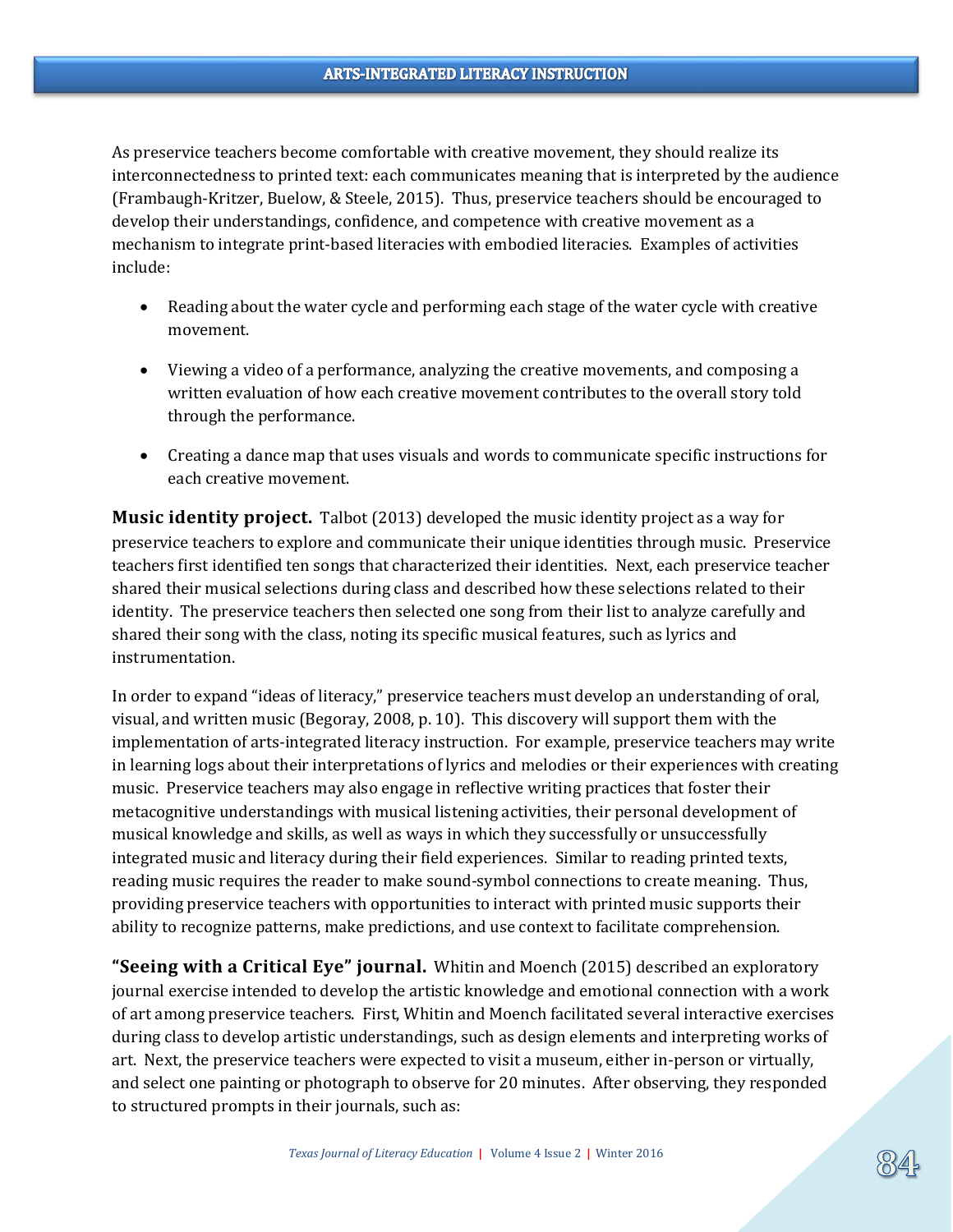- What words would you use to describe this picture?
- What do you think this picture is about?
- How would you describe the lines in this picture? The shapes? The colors?
- Pretend that you are inside the picture. What does it feel like?
- Why do you suppose the artist made this picture? (p. 37)

# CONCLUDING REMARKS

Educator preparation programs face numerous challenges as they prepare preservice teachers for success in their future classrooms. Many programmatic decisions are driven by legislative and policy mandates, state educator certification curriculum requirements, staffing considerations, and financial constraints. In addition, educator preparation programs must impart the requisite content knowledge and pedagogical understandings among preservice teachers to develop efficacious teaching professionals who value a more global definition of literacy. Moreover, educator preparation programs must remain aware of the fluctuating politics that influence K-12 curricula to ensure that their respective programs prepare preservice teachers for the realities of the classroom. This article emphasizes the importance of preservice teachers encountering quality arts-integrated literacy experiences during their educator preparation programs. In doing so, they develop the knowledge, poise, and abilities that enable them to incorporate the arts effectively during classroom literacy instruction (Lummis, Morris, & Paolino, 2014).

Technological advancements during the  $21st$  century have expanded the meaning of literacy to include "multiple, dynamic, and malleable" knowledge and skills needed to engage with "cultural and communicative practices" within complex and diverse environments (National Council of Teachers of English, 2013, para. 1). With this in mind, teacher educators recognize the important task of preparing preservice teachers to meet the literacy needs of their future students (McTavish & Filipenko, 2016). Therefore, education preparation programs must continue to engage in increased efforts to restructure their programs to promote literacy competence among preservice teachers.

Recent investigations regarding arts instruction within public schools in the United States has brought attention to the declining exposure that students have to instruction in the arts with qualified arts specialists (Parsad & Spiegelman, 2012). This exposure to the arts often becomes a responsibility of the classroom teacher, thereby necessitating the development of content and pedagogical understandings about the arts among preservice teachers. Accordingly, educator preparation programs must identify how they can overcome the challenges they face and then design effective systems and procedures to better prepare preservice teachers for this current reality among K-12 schools.

In light of the recent literature acknowledging the benefits associated with literacy skills development when integrated with arts instruction (e.g., Brooks & Smith, 2013; Kinney & Forsythe,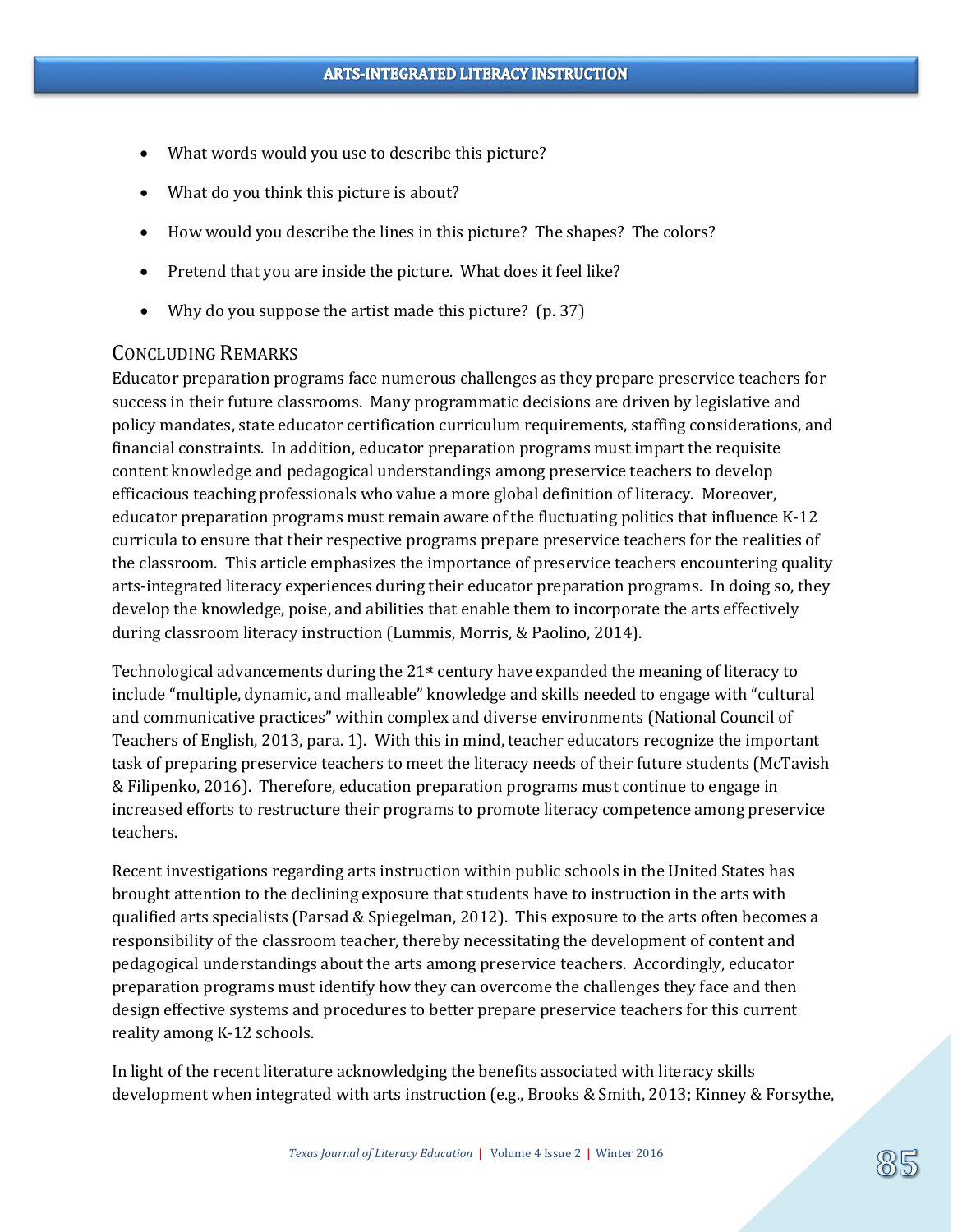2005; Phillips, Gorton, Pinciotti, & Sachdev; 2010; Rose & Magnotta, 2012), educator preparation programs are strongly encouraged to expose preservice teachers to arts-integrated literacy instruction using creative programming and available partnerships. In doing so, preservice teachers begin to view themselves as competent practitioners who are prepared to employ artsintegrated literacy instruction in their future classrooms (Jinyoung & Choy, 2008). This article highlights three promising practices that have been successful among various educator preparation programs: university-hosted artist residencies, community partner workshops, and arts-related course components. Teacher educators are keenly aware of the limitations and constraints that educator preparation programs face as the needs of the public schools change. Navigating through these outlined challenges can be an arduous and perplexing process. However, educator preparation programs must be committed to ensuring that their programs nurture and develop future teachers who are savvy in the area of arts-integrated literacy instruction.

In closing, it should be noted that the highlighted practices in this article are intended for preparation efforts with content classroom teachers, not arts specialists. These practices demonstrate how education preparation programs may prepare future classroom teachers to implement an arts-integrated literacy approach. This instructional approach exposes students to enriching experiences that support learning in the content areas, as well as the efforts of arts specialists. It is equally valuable for students to have consistent and frequent access to quality arts instruction with a highly qualified arts specialist.

Lastly, this article reinforces the importance of collaboration among professionals. Each of the three practices provided rich examples of how teacher educators collaborated with other teaching professionals, community partners, and arts-based organizations. It is unreasonable to expect that teacher educators are able to foster understandings within their area of expertise and the arts exclusively. Although teacher educators have the ability to play a strong supporting role with artsintegrated literacy preparation efforts, preservice teachers must also have continuous engagement with arts instruction under the guidance of an experienced and skilled arts specialist.

#### **REFERENCES**

- Adams, J. H. (2016). Dance and literacy hand in hand: Using uncommon practices to meet the Common Core. *Journal of Dance Education, 16*(1), 31-34. doi:10.1080/15290824.2015.1059941
- Adams, K. L., Pedersen, J., & Narboni, N. (2014). Do you hear what I hear?. *Science and Children, 51*(6), 56-63. Retrieved from http://www.nsta.org/elementaryschool/
- Andrelchick, H. (2015). Reconsidering literacy in the art classroom. *Art Education, 68*(1), 6-11. Retrieved from https://www.arteducators.org/research/arteducation-journal
- Battersby, S. L., & Cave, A. (2014). Preservice classroom teachers' preconceived attitudes, confidence, beliefs, and self-efficacy toward integrating music in the elementary curriculum. *UPDATE: Applications of Research in Music Education, 32*(2), 52-59. doi: 10.1177/8755123314521033
- Becker, K. M. (2013). Dancing through the school day: How dance catapults learning in elementary education. *Journal of Physical Education, Recreation & Dance, 84*(3), 6-8. Retrieved from http://www.shapeamerica.org/publications/j ournals/joperd/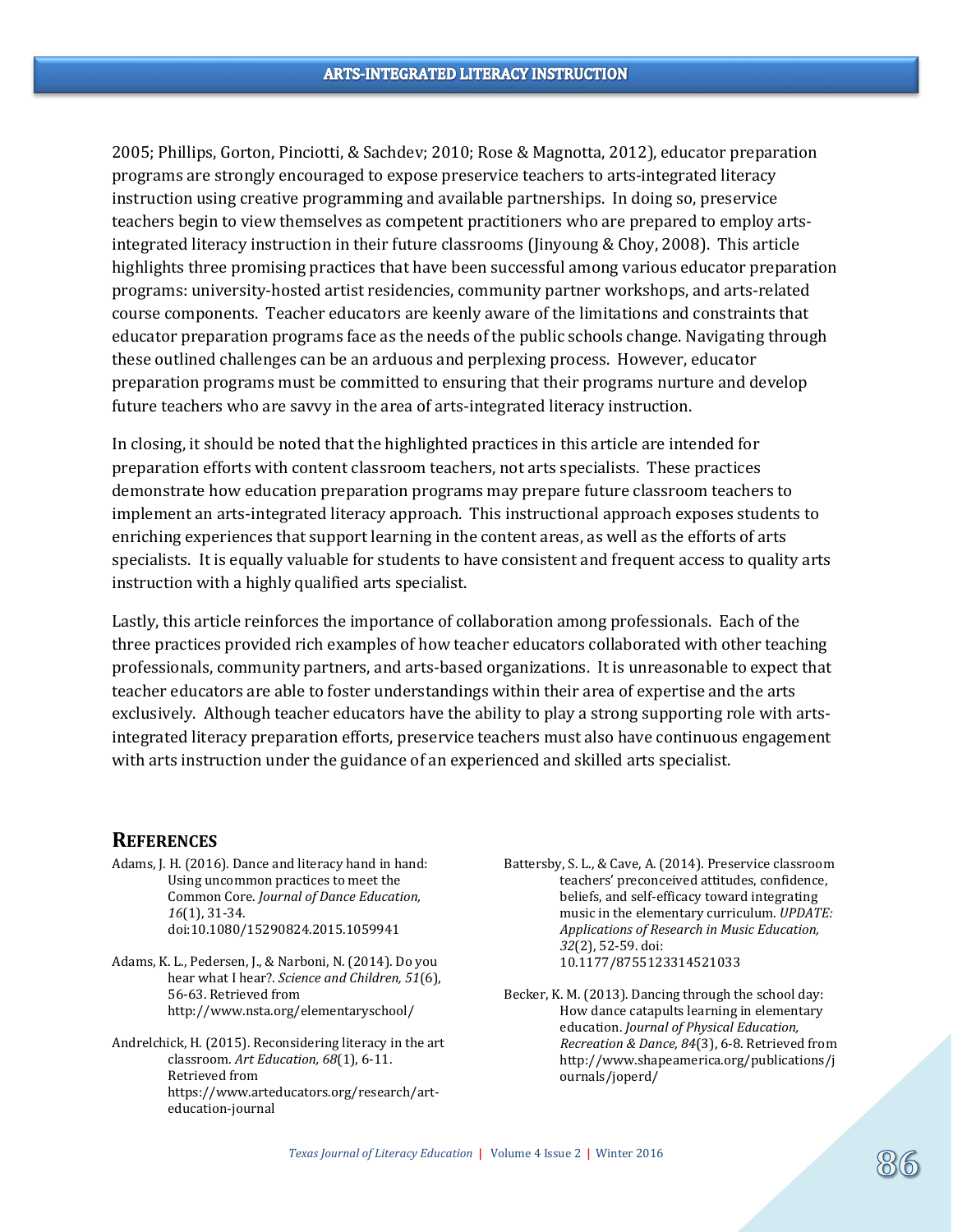- Begoray, D. L. (2008). "There is definitely literacy in music:" Meeting the needs of band/choral teachers in content area reading course. *Journal of Reading Education, 33*(3), 9-14. Retrieved from http://oter.coedu.usf.edu/jreabout.htm
- Brooks, W., & Smith, M. W. (2013). Documenting instructional practices in a literacy-infused arts program. *Journal of Adolescent & Adult Literacy, 57*(1), 51-59. doi:10.1002/JAAL.201
- Bruce, B. C., & Davidson, J. (1996). An inquiry model for literacy across the curriculum. *Journal of Curriculum Studies, 28*(3), 281-300. doi:10.1080/0022027980280303
- Carney, C. L., Weltsek, G. J., Hall, M. L., & Brinn, G. (2016). Arts infusion and literacy achievement within underserved communities: A matter of equity. *Arts Education Policy Review, 117*(4), 230-243. doi:10.1080/10632913.2016.1213123
- Colley, B. M. (2012). Teaching social studies through the performing arts. *Educational Forum, 76*(1), 4. doi:10.1080/00131725.2011.627986
- Daane, A. R., Wells, L., & Scherr, R. E. (2014). Energy theater. *Physics Teacher, 52*(5), 291-294. doi:10.1119/1.4872412
- Dambekalns, L., & Medina-Jerez, W. (2012). Cell organelles and silk batik: A model for integrating art and science. *Science Scope, 36*(2), 44-51. Retrieved from http://www.nsta.org/middleschool/
- Erdogan, T. (2013). The effect of creative drama method on pre-service classroom teachers' writing skills and attitudes towards writing. *Australian Journal of Teacher Education, 38*(1), 45-61. Retrieved from http://ro.ecu.edu.au/ajte/
- Frambaugh-Kritzer, C., Buelow, S., & Steele, J. S. (2015). What are disciplinary literacies in dance and drama in the elementary grades?. *Journal of Language and Literacy Education, 11*(1), 65- 87. Retrieved from http://jolle.coe.uga.edu/
- Hirsch, M. (2012). Co-constructing imaginative spaces: Public art in pre-service teacher education. *Teaching Education, 23*(1), 9-24. doi:10.1080/10476210.2011.626032
- International Literacy Association. (2016). *Why literacy?* Retrieved from http://www.literacyworldwide.org/whyliteracy
- Jinyoung, K., & Choy, D. (2008). Learning to toot your own horn: Preservice teachers integrating music into a childhood classroom. *Journal of Research in Childhood Education, 22*(4), 405- 423. doi:10.1080/02568540809594636
- Jones, S. M., & Pearson, D. (2013). Music: Highly engaged students connect music to math. *General Music Today, 27*(1), 18-23. doi:10.1177/1048371313486478
- Kaufmann, K., & Ellis, B. (2007). Preparing pre-service generalist teachers to use creative movement in K-6. *Journal of Dance Education, 7*(1), 7-13. doi:10.1080/15290824.2007.10387327
- Kinney, D. W., & Forsythe, J. L. (2005). The effects of the arts IMPACT curriculum upon student performance on the Ohio fourth-grade proficiency test. *Bulletin of the Council for Research in Music Education, 164*, 35-48. Retrieved from http://bcrme.press.illinois.edu/
- Krieg, S., & Jovanovic, J. (2015). Transformative curriculum: "I felt like an artist". *Journal of Early Childhood Teacher Education, 36*(4), 396- 409. doi:10.1080/10901027.2015.1100147
- Laverick, D. M., & Migyanka, J. (2014). Artist residencies: Supporting early childhood prestudent teachers' knowledge and pedagogy to promote arts-based learning. *Teaching Artist Journal, 12*(3), 168-176. doi:10.1080/15411796.2014.909210
- LaJevic, L. (2013). Arts integration: What is really happening in the elementary classroom? *Journal for Learning through the Arts: A Research Journal on Arts Integration in Schools and Communities, 9*(1), 1-28. Retrieved from http://escholarship.org/uc/class\_lta
- Lummis, G. W., Morris, J., & Paolino, A. (2014). An investigation of Western Australian pre-Service primary teachers' experiences and self-efficacy in the arts. *Australian Journal of Teacher Education, 39*(5), 50-64. Retrieved from http://ro.ecu.edu.au/cgi/viewcontent.cgi?artic le=2255&context=ajte
- McTavish, M., & Filipenko, M. (2016). Reimagining understandings of literacy in teacher preparation programs using digital literacy autobiographies. *Journal of Digital Learning in Teacher Education, 32*(2), 73-81. doi:10.1080/21532974.2016.1138914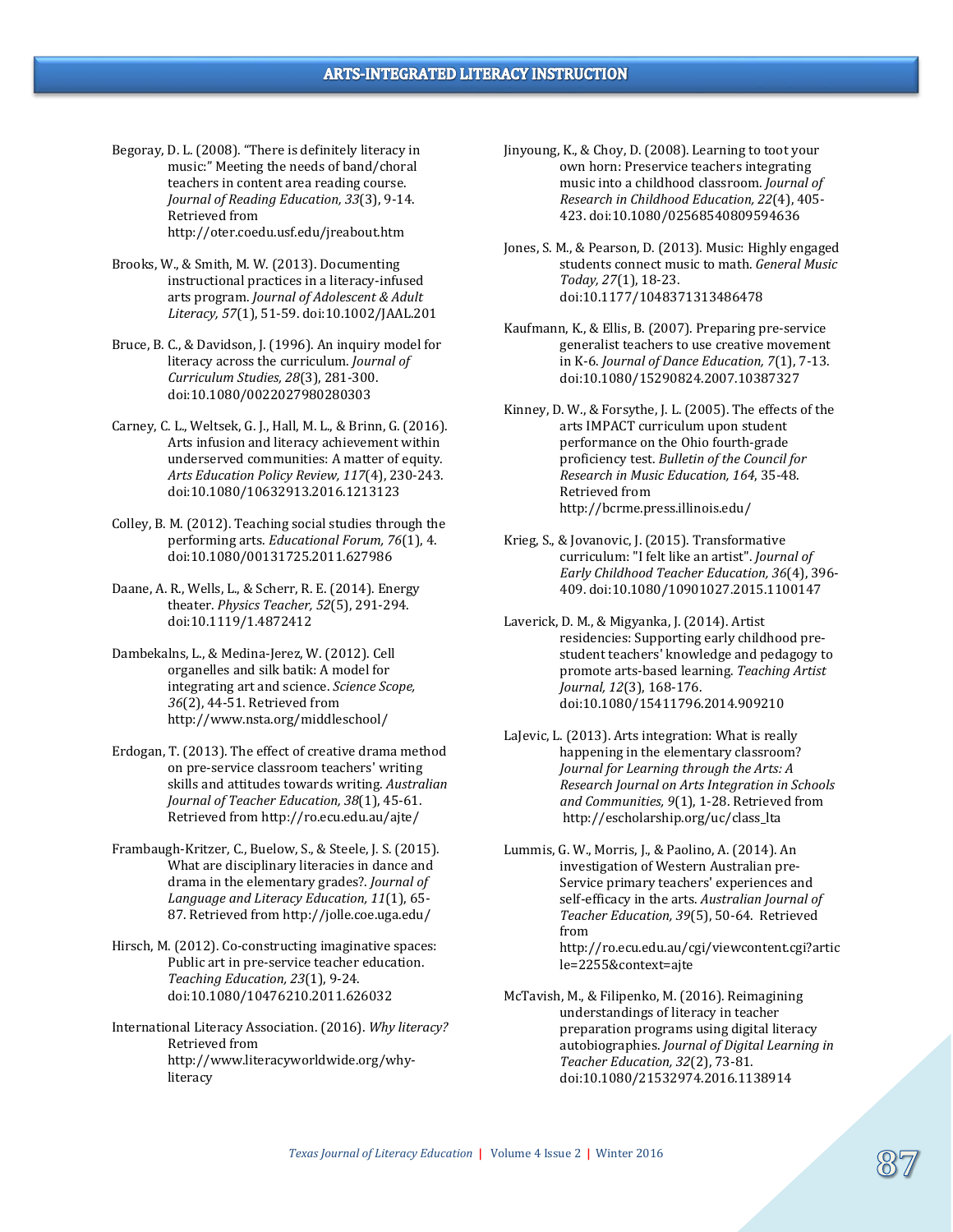- Monobe, G., & Son, E. H. (2014). Using children's literature and drama to explore children's lives in the context of global conflicts. *Social Studies, 105*(2), 69-74. doi:10.1080/00377996.2013.820164
- National Council of Teachers of English. (2013). *The NCTE definition of 21st century literacies.*  Retrieved from http://www.ncte.org/positions/statements/2 1stcentdefinition
- Parsad, B., & Spiegelman, M. (2012). *Arts education in public elementary and secondary schools: 1999–2000 and 2009–10* (NCES 2012–014). National Center for Education Statistics, Institute of Education Sciences, U.S. Department of Education. Washington, DC. Retrieved from http://nces.ed.gov/pubs2012/2012014.pdf
- Phillips, R. D., Gorton, R. L., Pinciotti, P., & Sachdev, A. (2010). Promising findings on preschoolers' emergent literacy and school readiness in artsintegrated early childhood settings. *Early Childhood Education Journal, 38*(2), 111-122.
- Pieczura, M. (2013). Decidedly dramatic! The power of creative drama in social studies. *Social Studies and the Young Learner, 25*(3), 9-12. Retrieved from http://www.socialstudies.org/publications/ss yl
- Polly, D. (2012). Building theaters. *Teaching Children Mathematics, 18*(9), 530-533. doi: 10.5951/teacchilmath.18.9.0530
- Risinger, C. F. (2012). Integrating art and music into social studies instruction. *Social Education, 76(*3), 157-158. Retrieved from http://www.socialstudies.org/publications/so cialed
- Rose, D. S., & Magnotta, M. (2012). Succeeding with high-risk K–3 populations using arts-based reading instruction: A longitudinal study. *Journal of Educational Research, 105*(6), 416- 430. doi:10.1080/00220671.2011.638679
- Rosenfeld, M. (2013). Making math and making dance: A closer look at integration. *Teaching Artist Journal, 11*(4), 205-214. doi:10.1080/15411796.2013.815542
- Russell-Bowie, D. E. (2013). What? Me? Teach dance? Background and confidence of primary preservice teachers in dance education across five countries. *Research in Dance Education, 14*(3), 216-232. doi:10.1080/14647893.2012.722614
- Samuels, A. J., & Samuels, G. L. (2014). Using Norman Rockwell paintings as a window to the Black experience. *Social Studies Research & Practice, 9*(1), 129-145. Retrieved from http://www.socstrpr.org/
- Talbot, B. C. (2013). The music identity project. *Action, Criticism, and Theory for Music Education, 12*(2), 60-74. Retrieved from http://act.maydaygroup.org/
- Vacca, R. T., Vacca, J. L., & Mraz, M. E. (2005). *Content area reading: Literacy and learning across the curriculum* (11th ed.). Boston, MA: Pearson.
- Walby, N. (2011). Tell me what you hear: Vocabulary acquisition and application in the general music middle school classroom. *Music Educators Journal, 98*(2), 55-60. doi:10.1177/0027432111426784
- Ward, R. (2014). Go figure! Using the art of Jasper Johns to teach number concepts. *Dimensions of Early Childhood, 42*(2), 23-27. Retrieved from http://www.southernearlychildhood.org/seca -publications/
- Ward, S. A. (2013). African dance aesthetics in a K-12 dance setting: From history to social justice. *Journal of Physical Education, Recreation & Dance, 84*(7), 31-34. Retrieved from http://www.shapeamerica.org/publications/j ournals/joperd/
- Whitin, P., & Moench, C. (2015). Preparing elementary teachers for arts integration. *Art Education, 68*(2), 36-41. doi:10.1080/00043125.2015.11519312